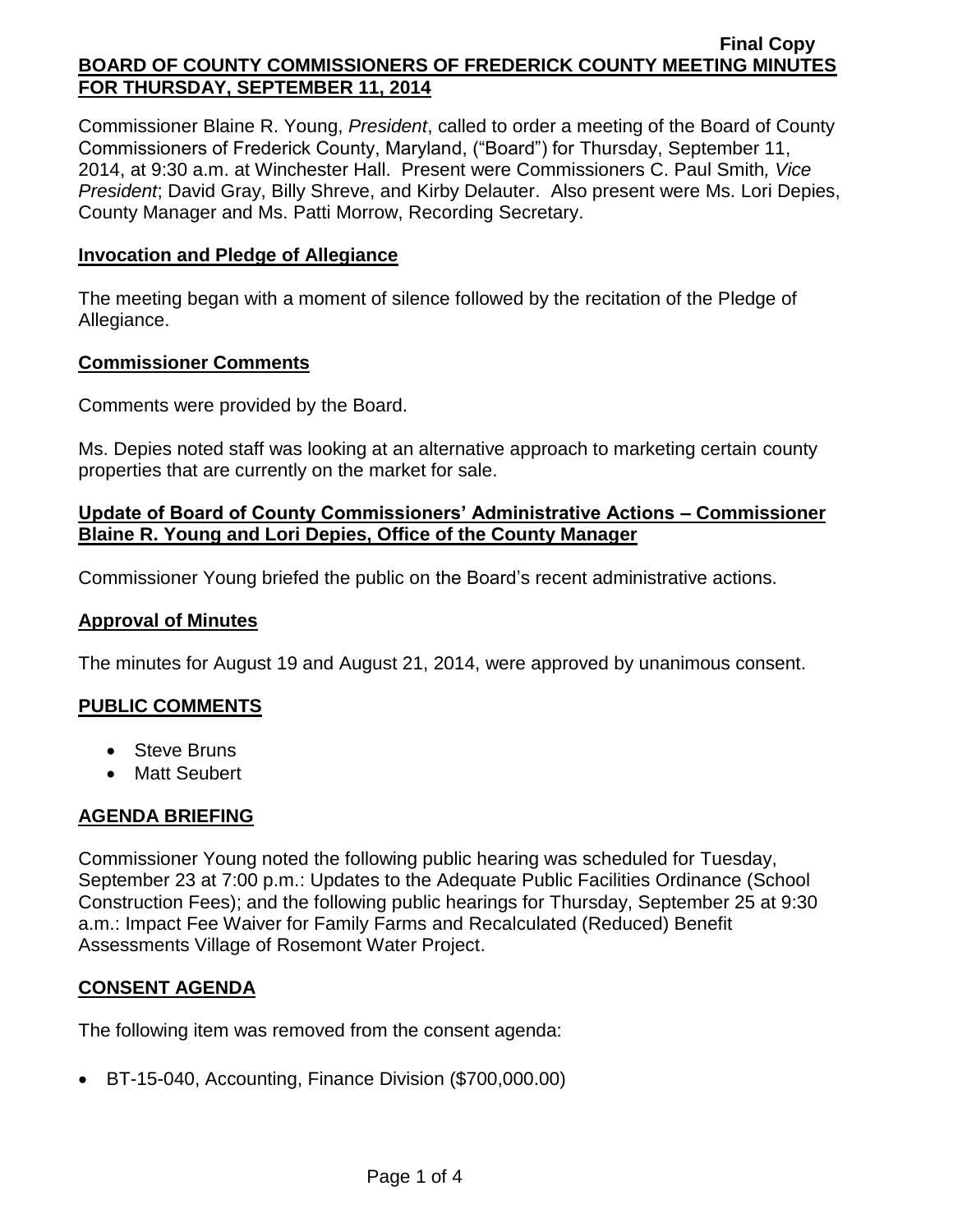The following items remained on the consent agenda:

- FY 2015 Emergency Medical Dispatchers Training Grant Application Jack Markey, Emergency Management Division
- Application for Unrestricted Grant Funds from the Community Foundation of Frederick **County**
- FY 2016 State Aid for Police Protection Fund (SAPP) Application
- Child Advocacy Center CACS Grant Through the Governor's Office of Crime Control and **Prevention**

*Motion to approve the consent agenda as amended – Passed 5-0.*

| <b>COMMISSIONERS</b> | <b>MOTION</b> | <b>SECOND</b> | <b>YES</b> | <b>NO</b> | <b>ABSTAIN</b> | <b>NOT PRESENT</b> |
|----------------------|---------------|---------------|------------|-----------|----------------|--------------------|
| Young                |               | Λ             | v<br>      |           |                |                    |
| <b>Smith</b>         |               |               | n          |           |                |                    |
| <b>Shreve</b>        |               |               |            |           |                |                    |
| Gray                 |               |               | ~          |           |                |                    |
| <b>Delauter</b>      |               |               | v          |           |                |                    |

# **ADMINISTRATIVE BUSINESS**

# **Budget Transfer #BT-15-040, Accounting, Finance Division (\$700,000.00) – Regina Howell, Budget Office, Office of the County Manager**

Ms. Tricia Griffis, Frederick Community College, commented on the budget transfer.

Motion to approve BT-15-040 as presented – Passed 4-1.

| <b>COMMISSIONERS</b> | <b>MOTION</b> | <b>SECOND</b> | <b>YES</b> | <b>NO</b> | <b>ABSTAIN</b> | <b>NOT PRESENT</b> |
|----------------------|---------------|---------------|------------|-----------|----------------|--------------------|
| Young                |               |               |            |           |                |                    |
| <b>Smith</b>         |               |               | 灬          |           |                |                    |
| <b>Shreve</b>        |               |               | ,,         |           |                |                    |
| Gray                 |               |               | Δ          |           |                |                    |
| <b>Delauter</b>      |               |               | v<br>́     |           |                |                    |

### **WORKSESSION**

### **FY 2015 Critical Farms Applications (Request for Appraisals) – Anne Bradley, Community Development Division**

Ms. Bradley noted that five (5) applications on 574 acres in the current Critical Farms Program cycle were received with available funding of approximately \$700,000. The staff and the Agricultural Preservation Advisory Board recommended limiting the number of applications to be appraised.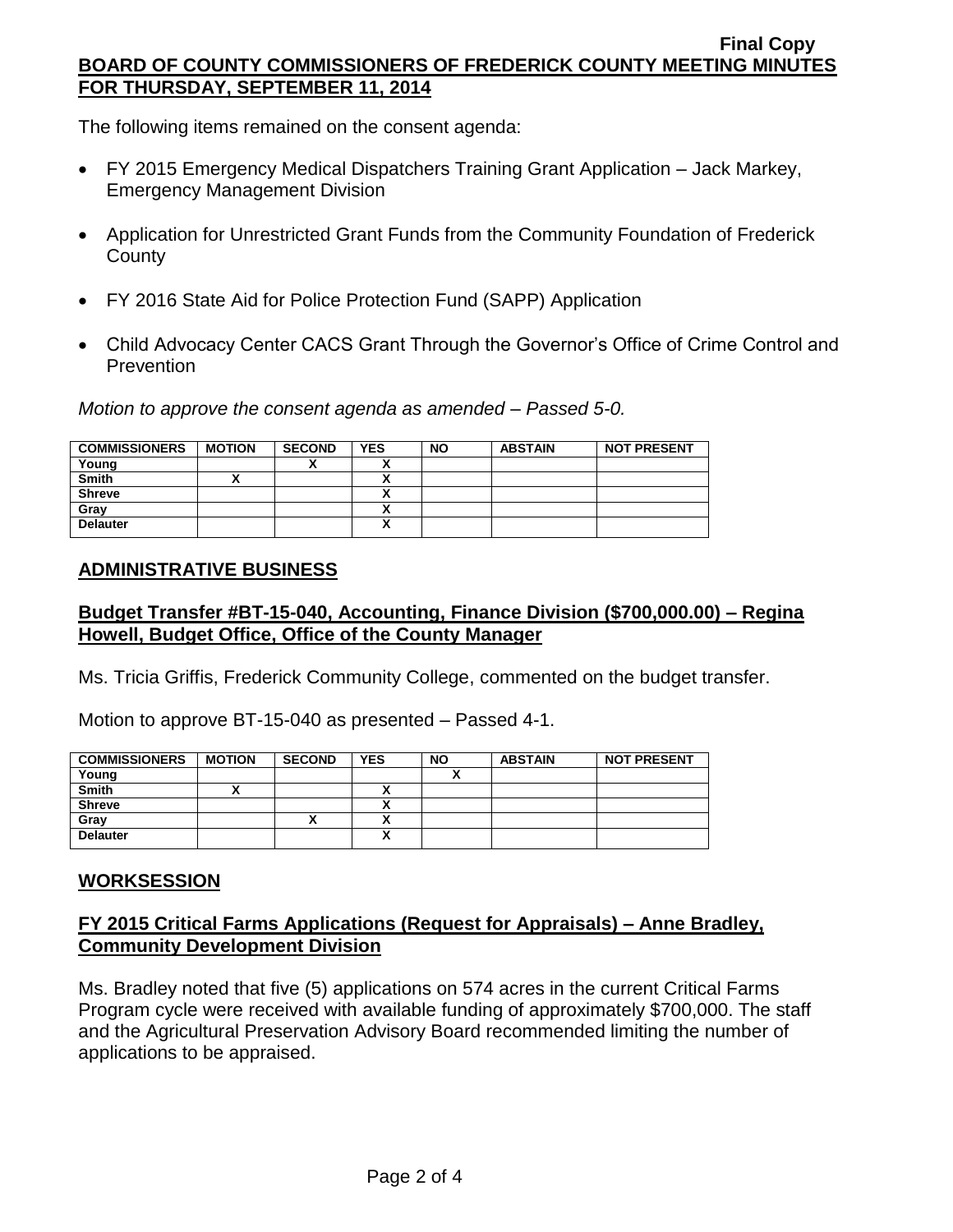Public comment was heard from:

• Robert Kline

*Motion to approve to contract two appraisals on the top 2-ranked applications with the caveat that the owners of properties 3, 4 and 5 have the option of paying for their own appraisals. If the county ends up purchasing the property, the money for the appraisal would be reimbursed to the property owner. The option would be increased from five years to a minimum of seven years.* 

*Motion was amended to reflect if property 1 or 2 would drop out, the remaining properties (3, 4 and 5) would remain on the list with the property owners' appraisal cost reimbursed should they receive an offer and go to settlement – Passed 5-0*

| <b>COMMISSIONERS</b> | <b>MOTION</b> | <b>SECOND</b> | <b>YES</b> | <b>NO</b> | <b>ABSTAIN</b> | <b>NOT PRESENT</b> |
|----------------------|---------------|---------------|------------|-----------|----------------|--------------------|
| Young                |               |               |            |           |                |                    |
| Smith                |               |               |            |           |                |                    |
| <b>Shreve</b>        |               |               |            |           |                |                    |
| Gray                 |               |               |            |           |                |                    |
| <b>Delauter</b>      |               |               | ~          |           |                |                    |

### **ADMINISTRATIVE BUSINESS**

# **Request for Public Hearing Regarding FY 2015/2016 Maryland Agricultural Land Preservation Foundation (MALPF) Easement Acquisition Program – Anne Bradley, Community Development Division**

Ms. Bradley reviewed the 19 applications that were received on 2,473 acres. She indicated the MALPF was limiting each county to approving no more than eight (8) applications to be appraised unless the county would pay for the additional appraisal costs.

She noted the Agricultural Preservation Advisory Board recommended approval of the top-10 out of 19 applications to be forwarded to a public hearing and then for MALPF to conduct the necessary appraisals.

Public comment was heard from:

- Kent Hevner
- Robert Kline

*Motion to approve the top-10 applications to be forwarded to public hearing and subsequently to MALPF* to conduct the necessary appraisals *– Passed 5-0.*

| <b>COMMISSIONERS</b> | <b>MOTION</b> | <b>SECOND</b> | <b>YES</b> | <b>NO</b> | <b>ABSTAIN</b> | <b>NOT PRESENT</b> |
|----------------------|---------------|---------------|------------|-----------|----------------|--------------------|
| Young                |               |               |            |           |                |                    |
| <b>Smith</b>         |               |               |            |           |                |                    |
| <b>Shreve</b>        |               |               |            |           |                |                    |
| Grav                 |               |               |            |           |                |                    |
| <b>Delauter</b>      |               |               | Λ          |           |                |                    |